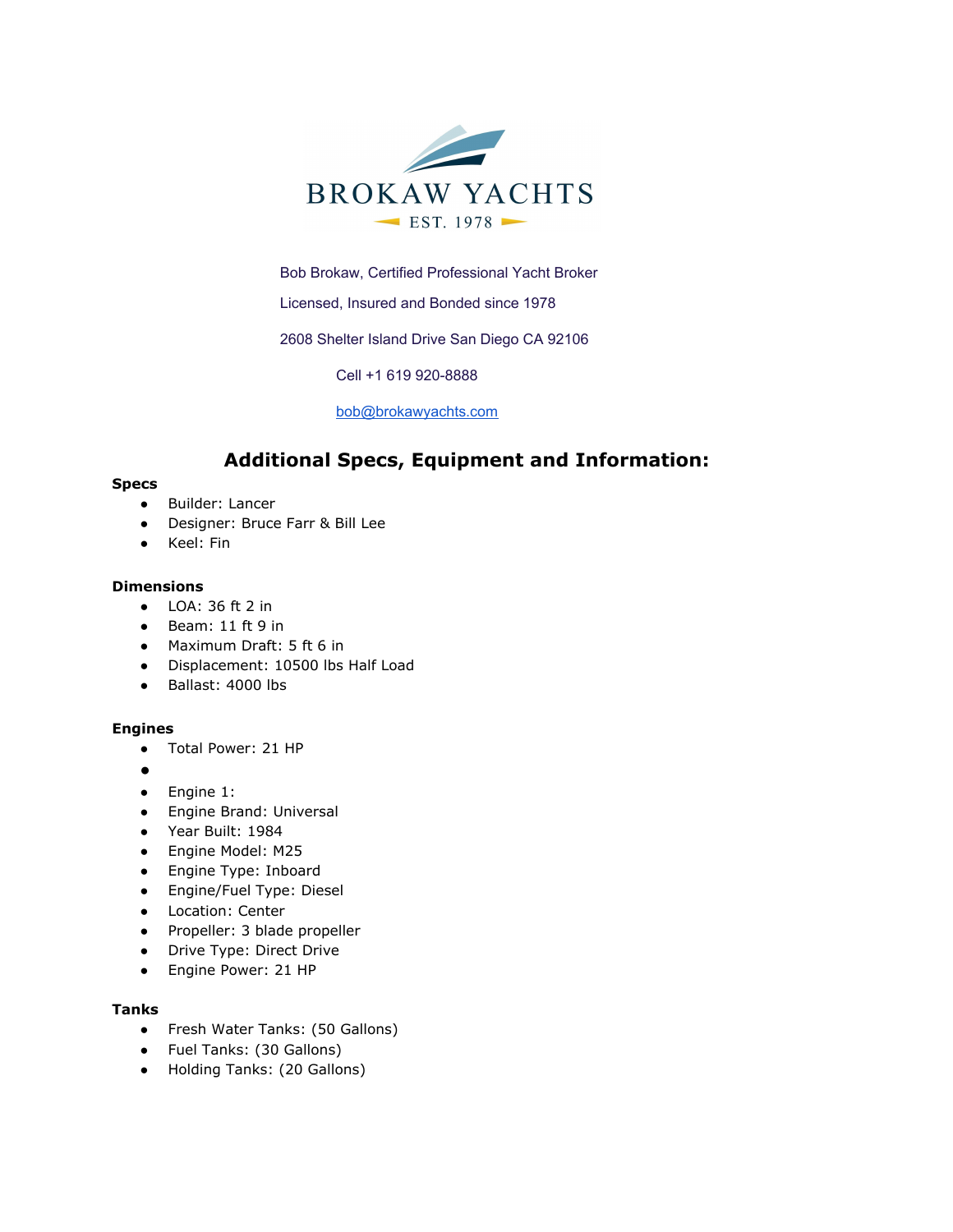# **Accommodations**

- Number of double berths: 2
- Number of cabins: 2
- Number of heads: 1

## **Electronics**

- CD player
- Radio
- Depthsounder
- Cockpit speakers
- Compass
- GPS
- Radar
- Autopilot
- Plotter

# **Sails**

- Battened mainsail
- Furling genoa
- Storm jib
- Spinnaker
- Gennaker/Cruising spinnaker

# **Rigging**

- Steering wheel
- Electric winch

# **Inside Equipment**

- Electric bilge pump
- Hot water
- Battery charger
- Marine head
- Manual bilge pump

# **Electrical Equipment**

- Shore power inlet
- Inverter
- Electrical Circuit: 12V

## **Outside Equipment/Extras**

- Swimming ladder
- Electric windlass

### **Covers**

● Mainsail cover

# **Dimensions**

- Length at Waterline: 29
- Displacement: 10000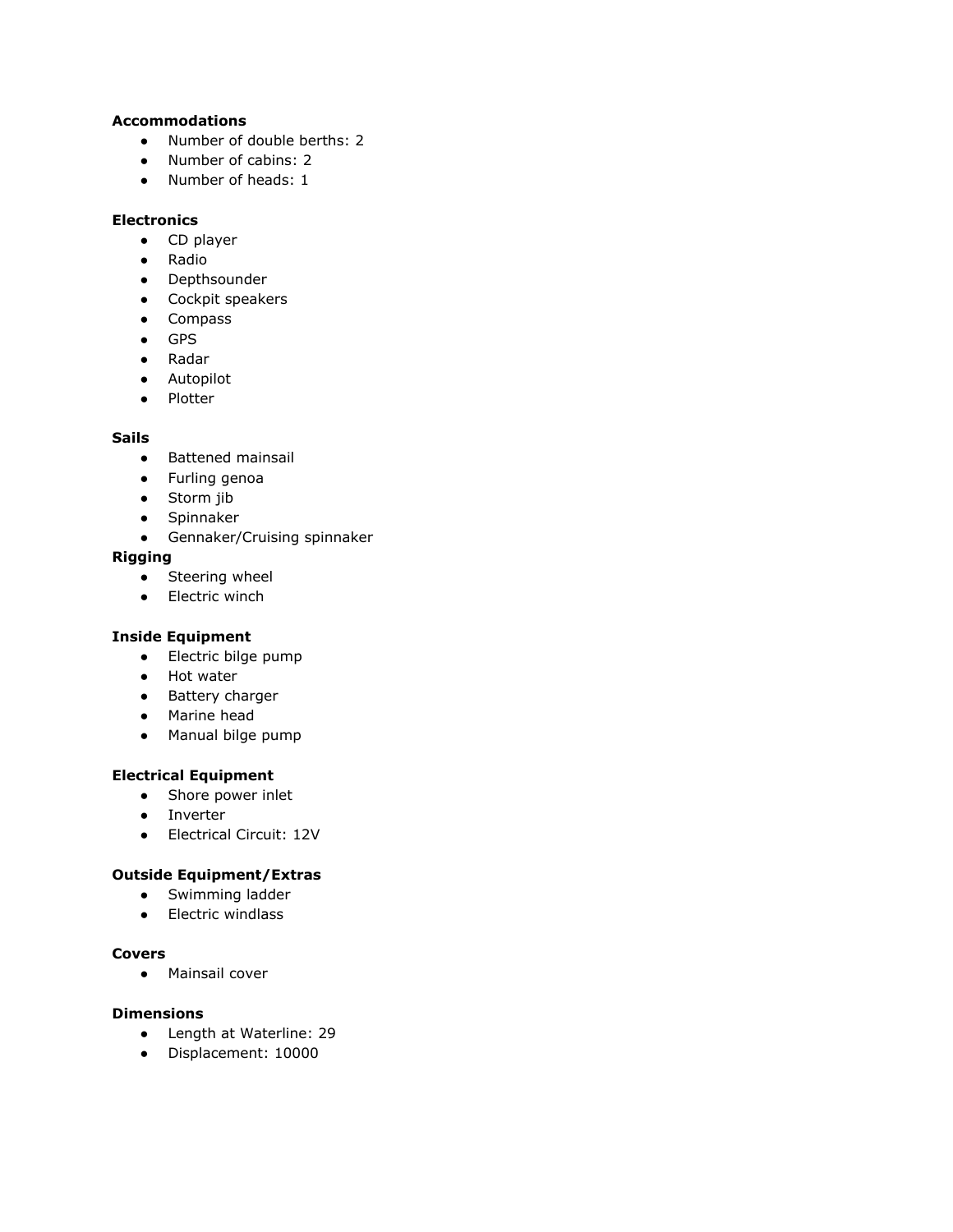## **Engine**

● Yanmar Diesel 27 HP

## **Tanks**

- Fuel: 30
- Fresh Water: 50

## **Interior Layout & Accommodations**

- This boat has the unique cruising interior.
- The owner's stateroom is aft to port with a large double berth and direct access to the large head area with a separate stall shower.
- Across to starboard is a functional navigation station with a sit-down chart table.
- A double berth is directly aft. Forward of the navigation station is the galley with ample counter space and wonderful storage and drawers and a double stainless steel sink.
- The main cabin lounge area can be used for two large single berths or converted to two double berths. The social area is enhanced with a teak drop-leaf table and book case alcoves.
- Forward is an ample-sized sail locker.

## **Galley**

- 2-burner stove
- Pressurized freshwater system
- Water heater
- Icebox

## **Electronics**

- Furuno NavNet Color Radar/Chart Plotter
- New VHF radio

## **Electrical**

- 12V DC and 110V AC systems
- NEW 1000 Watt inverter/battery charger
- NEWER batteries
- Shore power cord

### **Mechanical**

- New Engine Heat exchanger
- New main water pump.
- Bilge pump
- High Water Bilge Alarm

## **Deck**

- Edson wheel steering
- Anchor
- Spreader and navigation lights

### **Sails & Rigging**

● Main